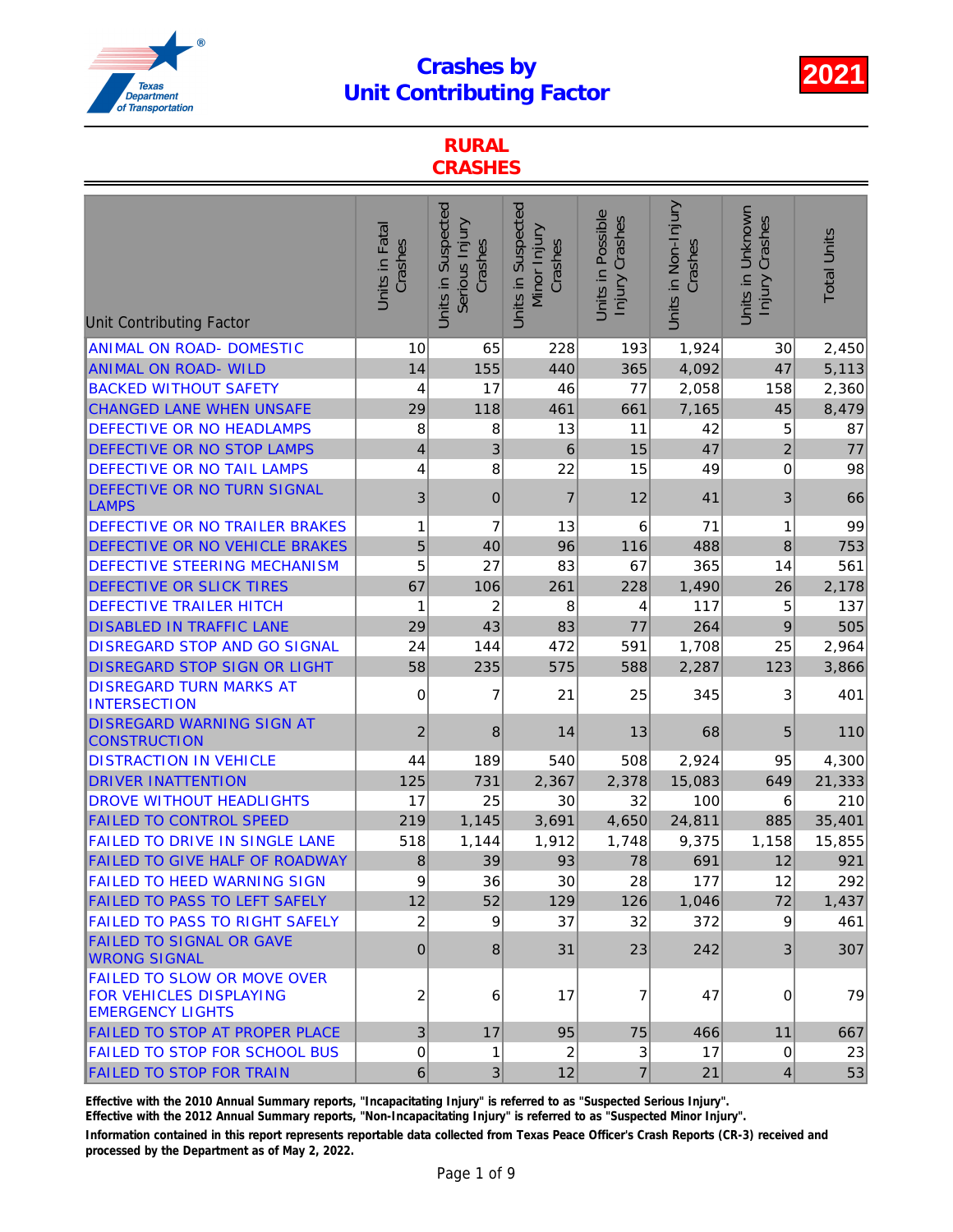

### RURAL **CRASHES**

| <b>Unit Contributing Factor</b>                             | Units in Fatal<br>Crashes | Units in Suspected<br>Serious Injury<br>Crashes | Units in Suspected<br>Minor Injury<br>Crashes | Units in Possible<br>Injury Crashes | Units in Non-Injury<br>Crashes | Units in Unknown<br>Injury Crashes | <b>Total Units</b> |
|-------------------------------------------------------------|---------------------------|-------------------------------------------------|-----------------------------------------------|-------------------------------------|--------------------------------|------------------------------------|--------------------|
| <b>FAILED TO YIELD ROW -</b><br><b>EMERGENCY VEHICLE</b>    | 0                         | 4                                               | 14                                            | 16                                  | 60                             | 1                                  | 95                 |
| <b>FAILED TO YIELD ROW - OPEN</b><br><b>INTERSECTION</b>    | 8                         | 52                                              | 180                                           | 204                                 | 1,266                          | 11                                 | 1,721              |
| FAILED TO YIELD ROW - PRIVATE<br><b>DRIVE</b>               | 22                        | 104                                             | 358                                           | 491                                 | 3,139                          | 20                                 | 4,134              |
| FAILED TO YIELD ROW - STOP SIGN                             | 98                        | 432                                             | 1,127                                         | 1,179                               | 4,880                          | 38                                 | 7,754              |
| <b>FAILED TO YIELD ROW - TO</b><br><b>PEDESTRIAN</b>        | 1                         | 19                                              | 54                                            | 23                                  | 19                             | 2                                  | 118                |
| <b>FAILED TO YIELD ROW - TURNING</b><br><b>LEFT</b>         | 56                        | 323                                             | 923                                           | 1,090                               | 4,364                          | 38                                 | 6,794              |
| FAILED TO YIELD ROW - TURN ON<br><b>RED</b>                 | 1                         | 12                                              | 31                                            | 52                                  | 456                            | 5                                  | 557                |
| FAILED TO YIELD ROW - YIELD SIGN                            | 19                        | 42                                              | 118                                           | 127                                 | 578                            | 4                                  | 888                |
| <b>FATIGUED OR ASLEEP</b>                                   | 118                       | 355                                             | 717                                           | 573                                 | 2,682                          | 71                                 | 4,516              |
| <b>FAULTY EVASIVE ACTION</b>                                | 170                       | 484                                             | 1,044                                         | 911                                 | 4,713                          | 159                                | 7,481              |
| <b>FIRE IN VEHICLE</b>                                      | 1                         | 0                                               | 2                                             | 3                                   | 207                            | 5                                  | 218                |
| <b>FLEEING OR EVADING POLICE</b>                            | 30                        | 71                                              | 98                                            | 85                                  | 358                            | 59                                 | 701                |
| <b>FOLLOWED TOO CLOSELY</b>                                 | 7                         | 70                                              | 292                                           | 434                                 | 2,666                          | 35                                 | 3,504              |
| <b>HAD BEEN DRINKING</b>                                    | 112                       | 305                                             | 455                                           | 334                                 | 1,299                          | 172                                | 2,677              |
| HANDICAPPED DRIVER (EXPLAIN IN<br><b>NARRATIVE)</b>         | 3                         | 3                                               | 20                                            | 13                                  | 37                             | 1                                  | 77                 |
| ILL (EXPLAIN IN NARRATIVE)                                  | 54                        | 143                                             | 278                                           | 394                                 | 418                            | 14                                 | 1,301              |
| <b>IMPAIRED VISIBILITY (EXPLAIN IN</b><br><b>NARRATIVE)</b> | 60                        | 103                                             | 234                                           | 216                                 | 1,025                          | 16                                 | 1,654              |
| <b>IMPROPER START FROM PARKED</b><br><b>POSITION</b>        | $\mathbf{1}$              | $\overline{\mathbf{c}}$                         | 26                                            | 32                                  | 252                            | 6                                  | 319                |
| <b>LOAD NOT SECURED</b>                                     | 3                         | $\overline{7}$                                  | 35                                            | 30                                  | 554                            | 8                                  | 637                |
| <b>OPENED DOOR INTO TRAFFIC LANE</b>                        | $\mathbf{1}$              | 3                                               | 4                                             | $\sqrt{2}$                          | 31                             | $\overline{c}$                     | 43                 |
| <b>OVERSIZED VEHICLE OR LOAD</b>                            | $\overline{7}$            | 3                                               | 3                                             | 11                                  | 217                            | 9                                  | 250                |
| <b>OVERTAKE AND PASS INSUFFICIENT</b><br><b>CLEARANCE</b>   | 13                        | 22                                              | 22                                            | 21                                  | 214                            | 6                                  | 298                |
| PARKED AND FAILED TO SET<br><b>BRAKES</b>                   | 0                         | $\mathbf 0$                                     | 6                                             | 2                                   | 41                             | 8                                  | 57                 |
| <b>PARKED IN TRAFFIC LANE</b>                               | 21                        | 29                                              | 55                                            | 55                                  | 272                            | 13                                 | 445                |
| <b>PARKED WITHOUT LIGHTS</b>                                | $\overline{c}$            | 1                                               | 11                                            | 5                                   | 45                             | 1                                  | 65                 |
| PASSED IN NO PASSING LANE                                   | 25                        | 64                                              | 78                                            | 63                                  | 500                            | 6                                  | 736                |
| <b>PASSED ON RIGHT SHOULDER</b>                             | $\overline{7}$            | 6                                               | 33                                            | 28                                  | 259                            | 0                                  | 333                |

Effective with the 2010 Annual Summary reports, "Incapacitating Injury" is referred to as "Suspected Serious Injury".

Effective with the 2012 Annual Summary reports, "Non-Incapacitating Injury" is referred to as "Suspected Minor Injury".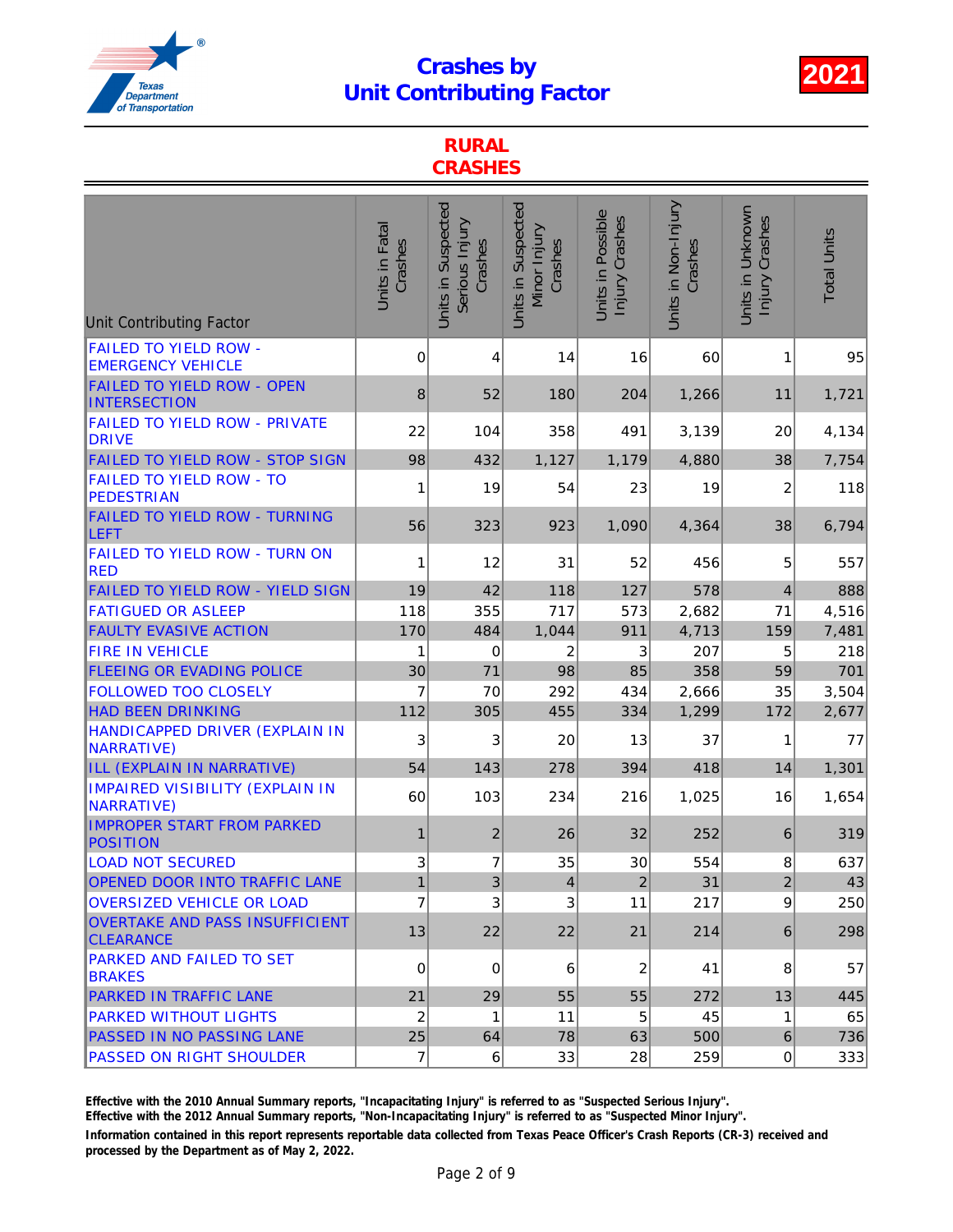

#### RURAL CRASHES

| <b>Unit Contributing Factor</b>                           | Units in Fatal<br>Crashes | Units in Suspected<br>Serious Injury<br>Crashes | Units in Suspected<br>Minor Injury<br>Crashes | Units in Possible<br>Injury Crashes | Units in Non-Injury<br>Crashes | Units in Unknown<br>Injury Crashes | <b>Total Units</b> |
|-----------------------------------------------------------|---------------------------|-------------------------------------------------|-----------------------------------------------|-------------------------------------|--------------------------------|------------------------------------|--------------------|
| PED/PEDALSYS/MOT.CON.FYTROW<br><b>TO VEHICLE</b>          | 178                       | 149                                             | 113                                           | 54                                  | 55                             | 1                                  | 550                |
| SPEEDING - UNSAFE (UNDER LIMIT)                           | 315                       | 977                                             | 1,758                                         | 1,504                               | 9,167                          | 826                                | 14,547             |
| <b>SPEEDING - (OVERLIMIT)</b>                             | 129                       | 114                                             | 116                                           | 69                                  | 315                            | 26                                 | 769                |
| <b>TAKING MEDICATION (EXPLAIN IN</b><br><b>NARRATIVE)</b> | 7                         | 10                                              | 19                                            | 22                                  | 39                             | 2                                  | 99                 |
| <b>TURNED IMPROPERLY - CUT CORNER</b><br><b>ON LEFT</b>   | 3                         | 6                                               | 22                                            | 48                                  | 588                            | 10                                 | 677                |
| <b>TURNED IMPROPERLY - WIDE RIGHT</b>                     | 1                         | 10                                              | 59                                            | 71                                  | 783                            | 23                                 | 947                |
| <b>TURNED IMPROPERLY - WRONG</b><br>LANE                  | 4                         | 16                                              | 71                                            | 88                                  | 810                            | 10                                 | 999                |
| <b>TURNED WHEN UNSAFE</b>                                 | 36                        | 136                                             | 447                                           | 391                                 | 2,464                          | 46                                 | 3,520              |
| <b>UNDER INFLUENCE - ALCOHOL</b>                          | 365                       | 523                                             | 807                                           | 554                                 | 2,566                          | 107                                | 4,922              |
| <b>UNDER INFLUENCE - DRUG</b>                             | 182                       | 156                                             | 202                                           | 175                                 | 463                            | 21                                 | 1,199              |
| <b>WRONG SIDE - APPROACH OR IN</b><br><b>INTERSECTION</b> | 5                         | 13                                              | 26                                            | 21                                  | 77                             | 4                                  | 146                |
| <b>WRONG SIDE - NOT PASSING</b>                           | 161                       | 186                                             | 204                                           | 144                                 | 613                            | 30                                 | 1,338              |
| <b>WRONG WAY - ONE WAY ROAD</b>                           | 35                        | 33                                              | 36                                            | 31                                  | 96                             | 6                                  | 237                |
| <b>ROAD RAGE</b>                                          | 10                        | 16                                              | 38                                            | 36                                  | 466                            | 6                                  | 572                |
| PEDESTRIAN FTYROW TO VEHICLE                              | $\overline{\mathbf{4}}$   | 12                                              | 23                                            | 32                                  | 110                            | 3                                  | 184                |
| <b>UNSAFE SPEED</b>                                       | 8                         | 14                                              | 42                                            | 40                                  | 207                            | 3                                  | 314                |
| <b>WRONG SIDE - APPROACH OR</b><br><b>INTERSECTION</b>    | 10                        | 30                                              | 72                                            | 62                                  | 298                            | 3                                  | 475                |
| <b>OTHER (EXPLAIN IN NARRATIVE)</b>                       | 222                       | 686                                             | 1,603                                         | 1,488                               | 10,550                         | 749                                | 15,298             |
| <b>NOT APPLICABLE</b>                                     | 1,817                     | 4,896                                           | 12,697                                        | 14,902                              | 82,797                         | 2,607                              | 119,716            |

The data in this report represents the number of units that were reported as having the indicated contributing factor. Units can have none or multiple contributing factors. Therefore, the total number of units for this report will not equal the total number of units statewide.

Information contained in this report represents reportable data collected from Texas Peace Officer's Crash Reports (CR-3) received and processed by the Department as of May 2, 2022. Effective with the 2010 Annual Summary reports, "Incapacitating Injury" is referred to as "Suspected Serious Injury". Effective with the 2012 Annual Summary reports, "Non-Incapacitating Injury" is referred to as "Suspected Minor Injury".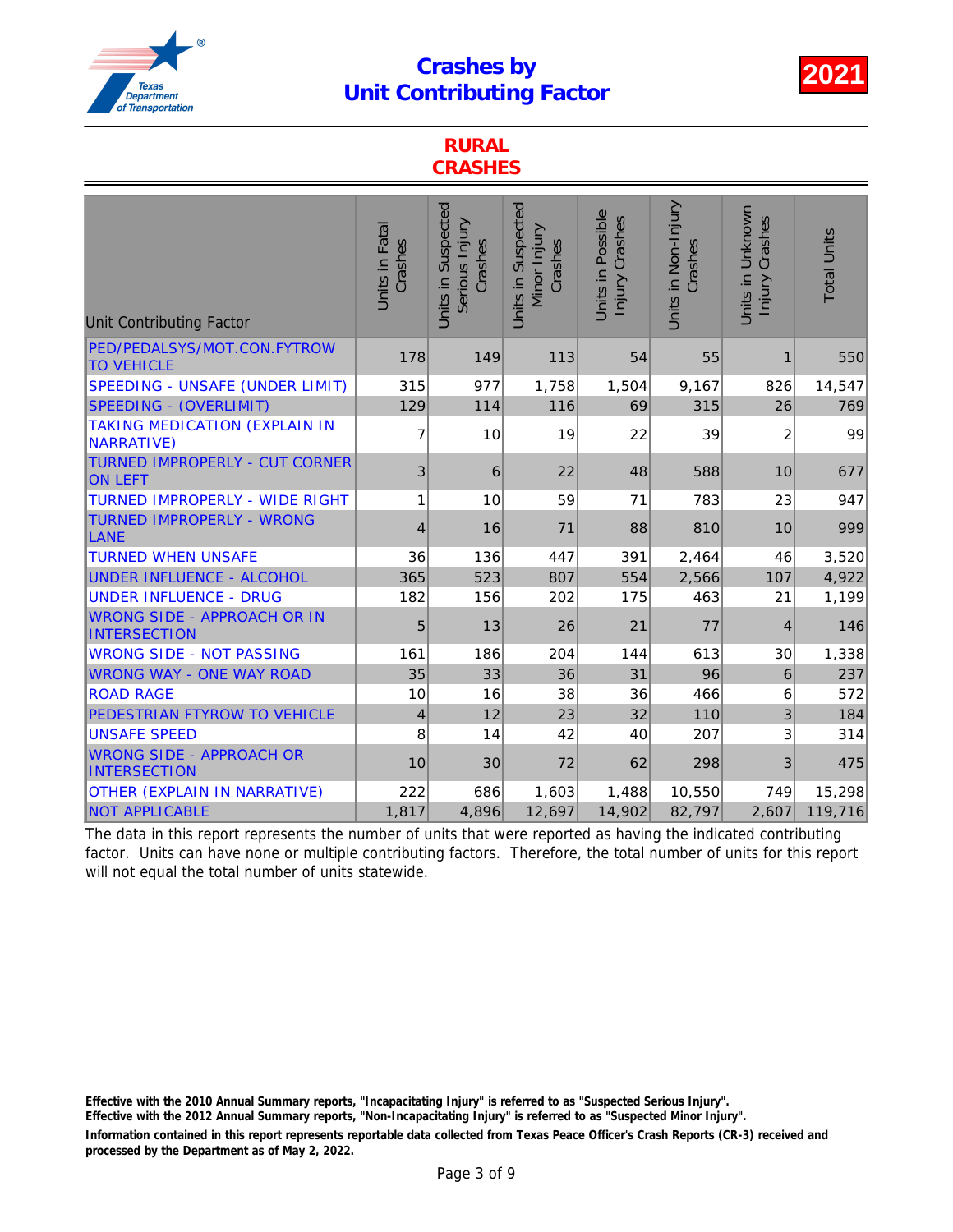

### URBAN **CRASHES**

| <b>Unit Contributing Factor</b>                                                                 | Units in Fatal<br>Crashes | Units in Suspected<br>Serious Injury<br>Crashes | Units in Suspected<br>Minor Injury<br>Crashes | Units in Possible<br>Injury Crashes | Units in Non-Injury<br>Crashes | Units in Unknown<br>Injury Crashes | <b>Total Units</b> |
|-------------------------------------------------------------------------------------------------|---------------------------|-------------------------------------------------|-----------------------------------------------|-------------------------------------|--------------------------------|------------------------------------|--------------------|
| <b>ANIMAL ON ROAD- DOMESTIC</b>                                                                 | 1                         | 12                                              | 90                                            | 82                                  | 503                            | 10                                 | 698                |
| ANIMAL ON ROAD-WILD                                                                             | $\overline{c}$            | 23                                              | 102                                           | 78                                  | 781                            | 15                                 | 1,001              |
| <b>BACKED WITHOUT SAFETY</b>                                                                    | $\overline{\mathbf{c}}$   | 19                                              | 148                                           | 401                                 | 5,400                          | 903                                | 6,873              |
| <b>CHANGED LANE WHEN UNSAFE</b>                                                                 | 60                        | 389                                             | 2,405                                         | 4,552                               | 28,416                         | 222                                | 36,044             |
| <b>DEFECTIVE OR NO HEADLAMPS</b>                                                                | 9                         | 25                                              | 32                                            | 31                                  | 65                             | 5                                  | 167                |
| DEFECTIVE OR NO STOP LAMPS                                                                      | $\boldsymbol{2}$          | $\overline{1}$                                  | 10                                            | 19                                  | 48                             | $\mathbf{1}$                       | 81                 |
| <b>DEFECTIVE OR NO TAIL LAMPS</b>                                                               | 4                         | 12                                              | 14                                            | 17                                  | 36                             | 5                                  | 88                 |
| <b>DEFECTIVE OR NO TURN SIGNAL</b><br><b>LAMPS</b>                                              | $\overline{c}$            | 1                                               | 6                                             | 6                                   | 30                             | 1                                  | 46                 |
| <b>DEFECTIVE OR NO TRAILER BRAKES</b>                                                           | 3                         | 3                                               | 12                                            | 10                                  | 39                             | 1                                  | 68                 |
| DEFECTIVE OR NO VEHICLE BRAKES                                                                  | 9                         | 47                                              | 317                                           | 467                                 | 1,378                          | 24                                 | 2,242              |
| <b>DEFECTIVE STEERING MECHANISM</b>                                                             | $\overline{\mathbf{c}}$   | 21                                              | 118                                           | 144                                 | 563                            | 16                                 | 864                |
| <b>DEFECTIVE OR SLICK TIRES</b>                                                                 | 10                        | 62                                              | 257                                           | 288                                 | 1,305                          | 40                                 | 1,962              |
| <b>DEFECTIVE TRAILER HITCH</b>                                                                  | 1                         | $\overline{c}$                                  | $\overline{7}$                                | 5                                   | 88                             | 3                                  | 106                |
| <b>DISABLED IN TRAFFIC LANE</b>                                                                 | 41                        | 93                                              | 194                                           | 249                                 | 663                            | 19                                 | 1,259              |
| <b>DISREGARD STOP AND GO SIGNAL</b>                                                             | 107                       | 665                                             | 3,521                                         | 5,632                               | 10,880                         | 144                                | 20,949             |
| <b>DISREGARD STOP SIGN OR LIGHT</b>                                                             | 40                        | 338                                             | 1,849                                         | 2,531                               | 6,743                          | 166                                | 11,667             |
| <b>DISREGARD TURN MARKS AT</b><br><b>INTERSECTION</b>                                           | 0                         | 16                                              | 121                                           | 216                                 | 1,704                          | 22                                 | 2,079              |
| <b>DISREGARD WARNING SIGN AT</b><br><b>CONSTRUCTION</b>                                         | 2                         | 8                                               | 31                                            | 24                                  | 147                            | 13                                 | 225                |
| <b>DISTRACTION IN VEHICLE</b>                                                                   | 29                        | 207                                             | 1,126                                         | 1,399                               | 5,506                          | 275                                | 8,542              |
| <b>DRIVER INATTENTION</b>                                                                       | 178                       | 1,441                                           | 7,557                                         | 10,541                              | 43,588                         | 3,124                              | 66,429             |
| <b>DROVE WITHOUT HEADLIGHTS</b>                                                                 | 10                        | 42                                              | 95                                            | 107                                 | 273                            | 10                                 | 537                |
| <b>FAILED TO CONTROL SPEED</b>                                                                  | 356                       | 2,138                                           | 10,784                                        | 20,019                              | 64,345                         | 4,050                              | 101,692            |
| <b>FAILED TO DRIVE IN SINGLE LANE</b>                                                           | 320                       | 993                                             | 2,823                                         | 3,911                               | 19,110                         | 4,203                              | 31,360             |
| <b>FAILED TO GIVE HALF OF ROADWAY</b>                                                           | $\overline{c}$            | 17                                              | 71                                            | 83                                  | 509                            | 102                                | 784                |
| FAILED TO HEED WARNING SIGN                                                                     | $\overline{2}$            | 16                                              | $20\,$                                        | 32                                  | 160                            | 16                                 | 246                |
| <b>FAILED TO PASS TO LEFT SAFELY</b>                                                            | $\bf{8}$                  | 45                                              | 167                                           | 262                                 | 1,879                          | 312                                | 2,673              |
| <b>FAILED TO PASS TO RIGHT SAFELY</b>                                                           | 4                         | 24                                              | 84                                            | 122                                 | 1,068                          | 33                                 | 1,335              |
| <b>FAILED TO SIGNAL OR GAVE</b><br><b>WRONG SIGNAL</b>                                          | $\mathbf{0}$              | $\overline{2}$                                  | 60                                            | 59                                  | 359                            | $\overline{2}$                     | 482                |
| <b>FAILED TO SLOW OR MOVE OVER</b><br><b>FOR VEHICLES DISPLAYING</b><br><b>EMERGENCY LIGHTS</b> | $\overline{4}$            | 19                                              | 32                                            | 30                                  | 97                             | $5\phantom{.0}$                    | 187                |
| FAILED TO STOP AT PROPER PLACE                                                                  | $\mathbf 2$               | 51                                              | 324                                           | 534                                 | 1,491                          | 38                                 | 2,440              |
| <b>FAILED TO STOP FOR SCHOOL BUS</b>                                                            | 0                         | 0                                               | 4                                             | 6                                   | 10                             | 0                                  | 20 <sub>1</sub>    |
| <b>FAILED TO STOP FOR TRAIN</b>                                                                 | $\mathbf{1}$              | $\bf 8$                                         | 13                                            | 20                                  | 31                             | $5\overline{)}$                    | 78                 |

Effective with the 2010 Annual Summary reports, "Incapacitating Injury" is referred to as "Suspected Serious Injury".

Effective with the 2012 Annual Summary reports, "Non-Incapacitating Injury" is referred to as "Suspected Minor Injury".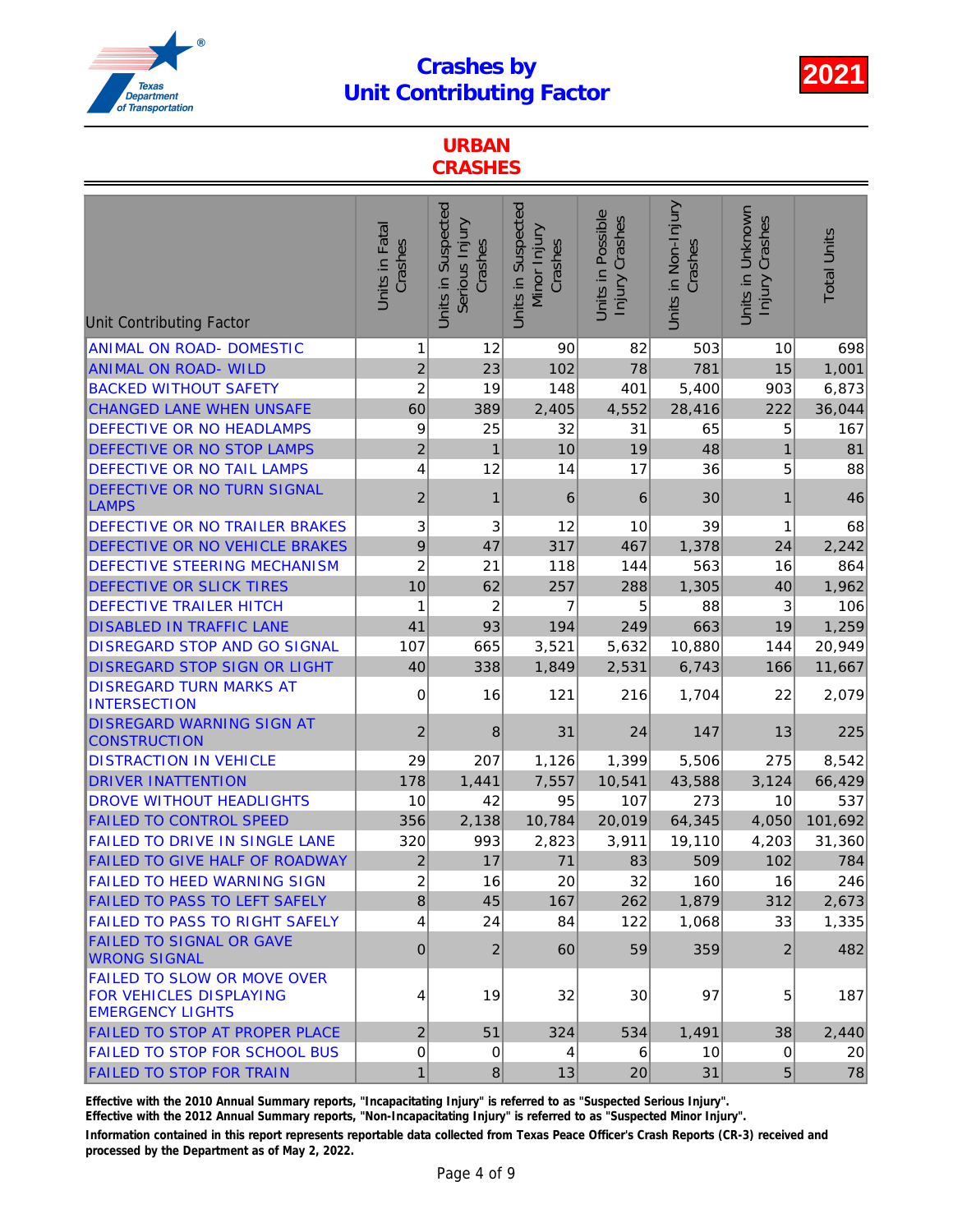

### URBAN **CRASHES**

| <b>Unit Contributing Factor</b>                          | Units in Fatal<br>Crashes | Units in Suspected<br>Serious Injury<br>Crashes | Units in Suspected<br>Minor Injury<br>Crashes | Units in Possible<br>Injury Crashes | Units in Non-Injury<br>Crashes | Units in Unknown<br>Injury Crashes | <b>Total Units</b> |
|----------------------------------------------------------|---------------------------|-------------------------------------------------|-----------------------------------------------|-------------------------------------|--------------------------------|------------------------------------|--------------------|
| <b>FAILED TO YIELD ROW -</b><br><b>EMERGENCY VEHICLE</b> | 0                         | 4                                               | 55                                            | 71                                  | 214                            | 3                                  | 347                |
| <b>FAILED TO YIELD ROW - OPEN</b><br><b>INTERSECTION</b> | 6                         | 84                                              | 473                                           | 809                                 | 2,589                          | 34                                 | 3,995              |
| <b>FAILED TO YIELD ROW - PRIVATE</b><br><b>DRIVE</b>     | 26                        | 223                                             | 1,627                                         | 2,729                               | 10,232                         | 48                                 | 14,885             |
| FAILED TO YIELD ROW - STOP SIGN                          | 44                        | 473                                             | 2,931                                         | 4,732                               | 13,698                         | 112                                | 21,990             |
| <b>FAILED TO YIELD ROW - TO</b><br><b>PEDESTRIAN</b>     | 13                        | 141                                             | 416                                           | 305                                 | 45                             | 2                                  | 922                |
| <b>FAILED TO YIELD ROW - TURNING</b><br>LEFT             | 89                        | 688                                             | 4,438                                         | 6,174                               | 15,730                         | 112                                | 27,231             |
| FAILED TO YIELD ROW - TURN ON<br><b>RED</b>              | 0                         | 36                                              | 187                                           | 322                                 | 1,498                          | 9                                  | 2,052              |
| FAILED TO YIELD ROW - YIELD SIGN                         | $\overline{7}$            | 32                                              | 239                                           | 346                                 | 1,819                          | 13                                 | 2,456              |
| <b>FATIGUED OR ASLEEP</b>                                | 21                        | 170                                             | 675                                           | 756                                 | 2,672                          | 67                                 | 4,361              |
| <b>FAULTY EVASIVE ACTION</b>                             | 79                        | 438                                             | 1,973                                         | 2,489                               | 9,053                          | 558                                | 14,590             |
| <b>FIRE IN VEHICLE</b>                                   | 0                         | 1                                               | 7                                             | 3                                   | 145                            | 12                                 | 168                |
| <b>FLEEING OR EVADING POLICE</b>                         | 37                        | 118                                             | 256                                           | 236                                 | 786                            | 144                                | 1,577              |
| <b>FOLLOWED TOO CLOSELY</b>                              | 10                        | 193                                             | 1,863                                         | 3,886                               | 12,459                         | 112                                | 18,523             |
| <b>HAD BEEN DRINKING</b>                                 | 106                       | 397                                             | 995                                           | 854                                 | 3,697                          | 443                                | 6,492              |
| HANDICAPPED DRIVER (EXPLAIN IN<br><b>NARRATIVE)</b>      | 2                         | 5                                               | 27                                            | 58                                  | 81                             | 6                                  | 179                |
| ILL (EXPLAIN IN NARRATIVE)                               | 34                        | 166                                             | 537                                           | 853                                 | 701                            | 45                                 | 2,336              |
| IMPAIRED VISIBILITY (EXPLAIN IN<br>NARRATIVE)            | 20                        | 79                                              | 319                                           | 363                                 | 1,232                          | 16                                 | 2,029              |
| <b>IMPROPER START FROM PARKED</b><br><b>POSITION</b>     | $\overline{\mathbf{c}}$   | 4                                               | 48                                            | 186                                 | 716                            | 16                                 | 972                |
| <b>LOAD NOT SECURED</b>                                  | 3                         | 17                                              | 60                                            | 63                                  | 826                            | 22                                 | 991                |
| OPENED DOOR INTO TRAFFIC LANE                            | $\overline{c}$            | $\mathbf 2$                                     | $\,6\,$                                       | 13                                  | 97                             | $\overline{5}$                     | 125                |
| <b>OVERSIZED VEHICLE OR LOAD</b>                         | 3                         | 1                                               | 13                                            | 6                                   | 320                            | 43                                 | 386                |
| OVERTAKE AND PASS INSUFFICIENT<br><b>CLEARANCE</b>       | 3                         | 12                                              | 45                                            | 67                                  | 625                            | 28                                 | 780                |
| <b>PARKED AND FAILED TO SET</b><br><b>BRAKES</b>         | $\pmb{0}$                 | 2                                               | 19                                            | 10                                  | 77                             | 30                                 | 138                |
| <b>PARKED IN TRAFFIC LANE</b>                            | 20                        | 44                                              | 121                                           | 144                                 | 421                            | 21                                 | 771                |
| <b>PARKED WITHOUT LIGHTS</b>                             | 1                         | 5                                               | 13                                            | 11                                  | 25                             | 1                                  | 56                 |
| PASSED IN NO PASSING LANE                                | $\overline{c}$            | 15                                              | 52                                            | 59                                  | 398                            | $\overline{2}$                     | 528                |
| <b>PASSED ON RIGHT SHOULDER</b>                          | $\overline{2}$            | 10                                              | 59                                            | 70                                  | 406                            | $\vert$                            | 551                |

Effective with the 2010 Annual Summary reports, "Incapacitating Injury" is referred to as "Suspected Serious Injury".

Effective with the 2012 Annual Summary reports, "Non-Incapacitating Injury" is referred to as "Suspected Minor Injury".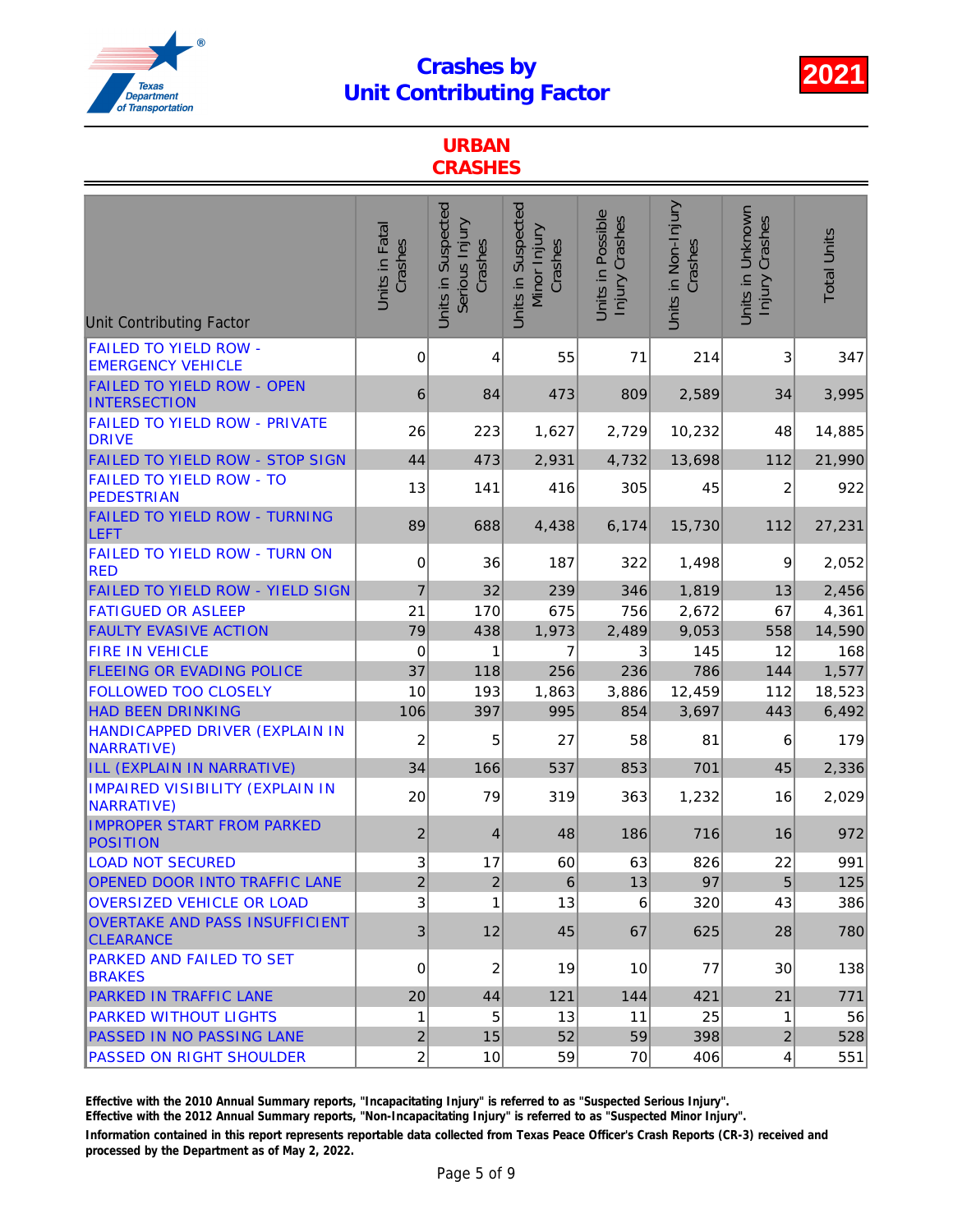

#### URBAN **CRASHES**

| <b>Unit Contributing Factor</b>                    | Units in Fatal<br>Crashes | Units in Suspected<br>Serious Injury<br>Crashes | Units in Suspected<br>Minor Injury<br>Crashes | <b>Jnits in Possible</b><br>Injury Crashes | Units in Non-Injury<br>Crashes | Units in Unknown<br>Injury Crashes | <b>Total Units</b> |
|----------------------------------------------------|---------------------------|-------------------------------------------------|-----------------------------------------------|--------------------------------------------|--------------------------------|------------------------------------|--------------------|
| PED/PEDALSYS/MOT.CON.FYTROW<br><b>TO VEHICLE</b>   | 398                       | 547                                             | 585                                           | 343                                        | 108                            | $\overline{c}$                     | 1,983              |
| SPEEDING - UNSAFE (UNDER LIMIT)                    | 185                       | 630                                             | 1,782                                         | 1,979                                      | 7,418                          | 1,041                              | 13,035             |
| <b>SPEEDING - (OVERLIMIT)</b>                      | 206                       | 233                                             | 339                                           | 310                                        | 692                            | 93                                 | 1,873              |
| <b>TAKING MEDICATION (EXPLAIN IN</b><br>NARRATIVE) | 5                         | 5                                               | 37                                            | 45                                         | 83                             | 1                                  | 176                |
| TURNED IMPROPERLY - CUT CORNER<br><b>ON LEFT</b>   | 0                         | 11                                              | 72                                            | 133                                        | 1,206                          | 47                                 | 1,469              |
| <b>TURNED IMPROPERLY - WIDE RIGHT</b>              | 4                         | 19                                              | 199                                           | 318                                        | 2,374                          | 139                                | 3,053              |
| <b>TURNED IMPROPERLY - WRONG</b><br>LANE           | $\overline{7}$            | 59                                              | 395                                           | 794                                        | 4,132                          | 41                                 | 5,428              |
| <b>TURNED WHEN UNSAFE</b>                          | 25                        | 175                                             | 920                                           | 1,145                                      | 5,152                          | 337                                | 7,754              |
| UNDER INFLUENCE - ALCOHOL                          | 310                       | 660                                             | 1,733                                         | 1,661                                      | 5,941                          | 414                                | 10,719             |
| <b>UNDER INFLUENCE - DRUG</b>                      | 171                       | 172                                             | 351                                           | 421                                        | 1,065                          | 56                                 | 2,236              |
| <b>WRONG SIDE - APPROACH OR IN</b><br>INTERSECTION | 9                         | 17                                              | 71                                            | 66                                         | 197                            | 12                                 | 372                |
| <b>WRONG SIDE - NOT PASSING</b>                    | 19                        | 68                                              | 110                                           | 111                                        | 311                            | 77                                 | 696                |
| <b>WRONG WAY - ONE WAY ROAD</b>                    | 49                        | 66                                              | 149                                           | 198                                        | 460                            | 45                                 | 967                |
| <b>ROAD RAGE</b>                                   | 4                         | 29                                              | 127                                           | 178                                        | 1,122                          | 19                                 | 1,479              |
| PEDESTRIAN FTYROW TO VEHICLE                       | $\mathbf 0$               | 16                                              | 56                                            | 65                                         | 209                            | 4                                  | 350                |
| <b>UNSAFE SPEED</b>                                | $\overline{c}$            | 16                                              | 63                                            | 76                                         | 313                            | 3                                  | 473                |
| <b>WRONG SIDE - APPROACH OR</b><br>INTERSECTION    | 6                         | 37                                              | 152                                           | 195                                        | 655                            | 11                                 | 1,056              |
| <b>OTHER (EXPLAIN IN NARRATIVE)</b>                | 420                       | 1,197                                           | 4,506                                         | 5,454                                      | 22,031                         | 2,028                              | 35,636             |
| <b>NOT APPLICABLE</b>                              | 2,005                     | 8,728                                           | 45,578                                        | 75,178                                     | 260,627                        | 15,094                             | 407,210            |

The data in this report represents the number of units that were reported as having the indicated contributing factor. Units can have none or multiple contributing factors. Therefore, the total number of units for this report will not equal the total number of units statewide.

Information contained in this report represents reportable data collected from Texas Peace Officer's Crash Reports (CR-3) received and processed by the Department as of May 2, 2022. Effective with the 2010 Annual Summary reports, "Incapacitating Injury" is referred to as "Suspected Serious Injury". Effective with the 2012 Annual Summary reports, "Non-Incapacitating Injury" is referred to as "Suspected Minor Injury".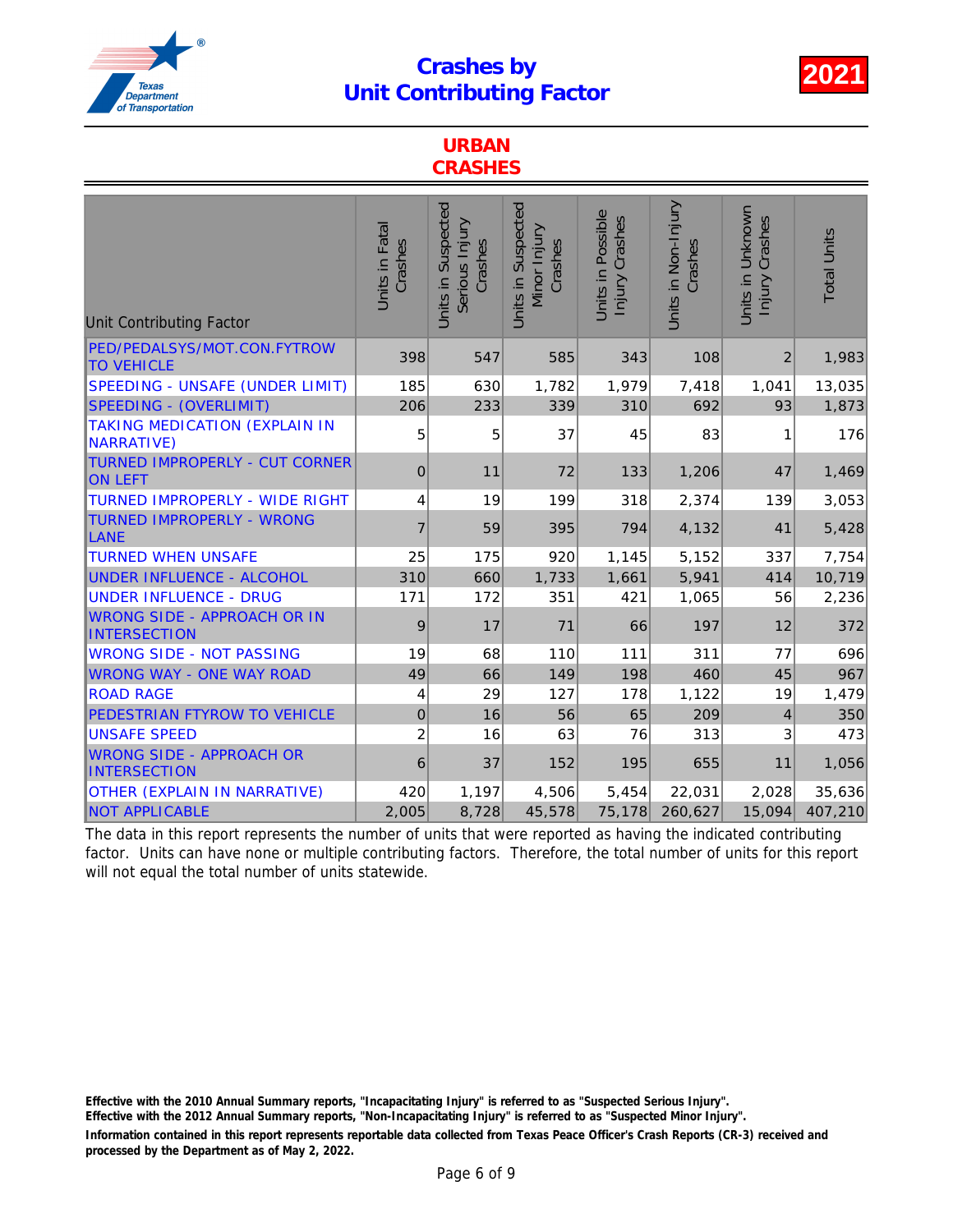

### **STATEWIDE CRASHES**

| <b>Unit Contributing Factor</b>                                                                 | Units in Fatal<br>Crashes | Units in Suspected<br>Serious Injury<br>Crashes | Units in Suspected<br>Minor Injury<br>Crashes | Units in Possible<br>Injury Crashes | Units in Non-Injury<br>Crashes | Units in Unknown<br>Injury Crashes | <b>Total Units</b> |
|-------------------------------------------------------------------------------------------------|---------------------------|-------------------------------------------------|-----------------------------------------------|-------------------------------------|--------------------------------|------------------------------------|--------------------|
|                                                                                                 |                           |                                                 |                                               |                                     |                                |                                    |                    |
| <b>ANIMAL ON ROAD- DOMESTIC</b><br><b>ANIMAL ON ROAD- WILD</b>                                  | 11<br>16                  | 77                                              | 318<br>542                                    | 275<br>443                          | 2,427                          | 40                                 | 3,148              |
| <b>BACKED WITHOUT SAFETY</b>                                                                    | 6                         | 178<br>36                                       | 194                                           | 478                                 | 4,873                          | 62<br>1,061                        | 6,114              |
| <b>CHANGED LANE WHEN UNSAFE</b>                                                                 | 89                        | 507                                             | 2,866                                         | 5,213                               | 7,458<br>35,581                | 267                                | 9,233<br>44,523    |
| DEFECTIVE OR NO HEADLAMPS                                                                       | 17                        | 33                                              | 45                                            | 42                                  | 107                            | 10                                 | 254                |
| DEFECTIVE OR NO STOP LAMPS                                                                      | 6                         | $\overline{\mathcal{L}}$                        | 16                                            | 34                                  | 95                             | 3                                  | 158                |
| DEFECTIVE OR NO TAIL LAMPS                                                                      | 8                         | 20                                              | 36                                            | 32                                  | 85                             | 5                                  | 186                |
| DEFECTIVE OR NO TURN SIGNAL                                                                     |                           |                                                 |                                               |                                     |                                |                                    |                    |
| <b>LAMPS</b>                                                                                    | 5                         | 1                                               | 13                                            | 18                                  | 71                             | 4                                  | 112                |
| DEFECTIVE OR NO TRAILER BRAKES                                                                  | 4                         | 10                                              | 25                                            | 16                                  | 110                            | 2                                  | 167                |
| DEFECTIVE OR NO VEHICLE BRAKES                                                                  | 14                        | 87                                              | 413                                           | 583                                 | 1,866                          | 32                                 | 2,995              |
| DEFECTIVE STEERING MECHANISM                                                                    | $\overline{7}$            | 48                                              | 201                                           | 211                                 | 928                            | 30                                 | 1,425              |
| DEFECTIVE OR SLICK TIRES                                                                        | 77                        | 168                                             | 518                                           | 516                                 | 2,795                          | 66                                 | 4,140              |
| <b>DEFECTIVE TRAILER HITCH</b>                                                                  | $\overline{\mathbf{c}}$   | 4                                               | 15                                            | 9                                   | 205                            | 8                                  | 243                |
| <b>DISABLED IN TRAFFIC LANE</b>                                                                 | 70                        | 136                                             | 277                                           | 326                                 | 927                            | 28                                 | 1,764              |
| DISREGARD STOP AND GO SIGNAL                                                                    | 131                       | 809                                             | 3,993                                         | 6,223                               | 12,588                         | 169                                | 23,913             |
| <b>DISREGARD STOP SIGN OR LIGHT</b>                                                             | 98                        | 573                                             | 2,424                                         | 3,119                               | 9,030                          | 289                                | 15,533             |
| <b>DISREGARD TURN MARKS AT</b><br><b>INTERSECTION</b>                                           | 0                         | 23                                              | 142                                           | 241                                 | 2,049                          | 25                                 | 2,480              |
| <b>DISREGARD WARNING SIGN AT</b><br><b>CONSTRUCTION</b>                                         | 4                         | 16                                              | 45                                            | 37                                  | 215                            | 18                                 | 335                |
| <b>DISTRACTION IN VEHICLE</b>                                                                   | 73                        | 396                                             | 1,666                                         | 1,907                               | 8,430                          | 370                                | 12,842             |
| <b>DRIVER INATTENTION</b>                                                                       | 303                       | 2,172                                           | 9,924                                         | 12,919                              | 58,671                         | 3,773                              | 87,762             |
| <b>DROVE WITHOUT HEADLIGHTS</b>                                                                 | 27                        | 67                                              | 125                                           | 139                                 | 373                            | 16                                 | 747                |
| <b>FAILED TO CONTROL SPEED</b>                                                                  | 575                       | 3,283                                           | 14,475                                        | 24,669                              | 89,156                         | 4,935                              | 137,093            |
| FAILED TO DRIVE IN SINGLE LANE                                                                  | 838                       | 2,137                                           | 4,735                                         | 5,659                               | 28,485                         | 5,361                              | 47,215             |
| FAILED TO GIVE HALF OF ROADWAY                                                                  | 10                        | 56                                              | 164                                           | 161                                 | 1,200                          | 114                                | 1,705              |
| <b>FAILED TO HEED WARNING SIGN</b>                                                              | 11                        | 52                                              | 50                                            | 60                                  | 337                            | 28                                 | 538                |
| <b>FAILED TO PASS TO LEFT SAFELY</b>                                                            | 20                        | 97                                              | 296                                           | 388                                 | 2,925                          | 384                                | 4,110              |
| <b>FAILED TO PASS TO RIGHT SAFELY</b>                                                           | 6                         | 33                                              | 121                                           | 154                                 | 1,440                          | 42                                 | 1,796              |
| <b>FAILED TO SIGNAL OR GAVE</b><br><b>WRONG SIGNAL</b>                                          | 0                         | 10                                              | 91                                            | 82                                  | 601                            | 5                                  | 789                |
| <b>FAILED TO SLOW OR MOVE OVER</b><br><b>FOR VEHICLES DISPLAYING</b><br><b>EMERGENCY LIGHTS</b> | 6                         | 25                                              | 49                                            | 37                                  | 144                            | 5                                  | 266                |
| <b>FAILED TO STOP AT PROPER PLACE</b>                                                           | 5                         | 68                                              | 419                                           | 609                                 | 1,957                          | 49                                 | 3,107              |
| <b>FAILED TO STOP FOR SCHOOL BUS</b>                                                            | 0                         | 1                                               | 6                                             | 9                                   | 27                             | $\mathbf 0$                        | 43                 |
| <b>FAILED TO STOP FOR TRAIN</b>                                                                 | $\overline{7}$            | 11                                              | 25                                            | 27                                  | 52                             | $\overline{9}$                     | 131                |

Effective with the 2010 Annual Summary reports, "Incapacitating Injury" is referred to as "Suspected Serious Injury".

Effective with the 2012 Annual Summary reports, "Non-Incapacitating Injury" is referred to as "Suspected Minor Injury".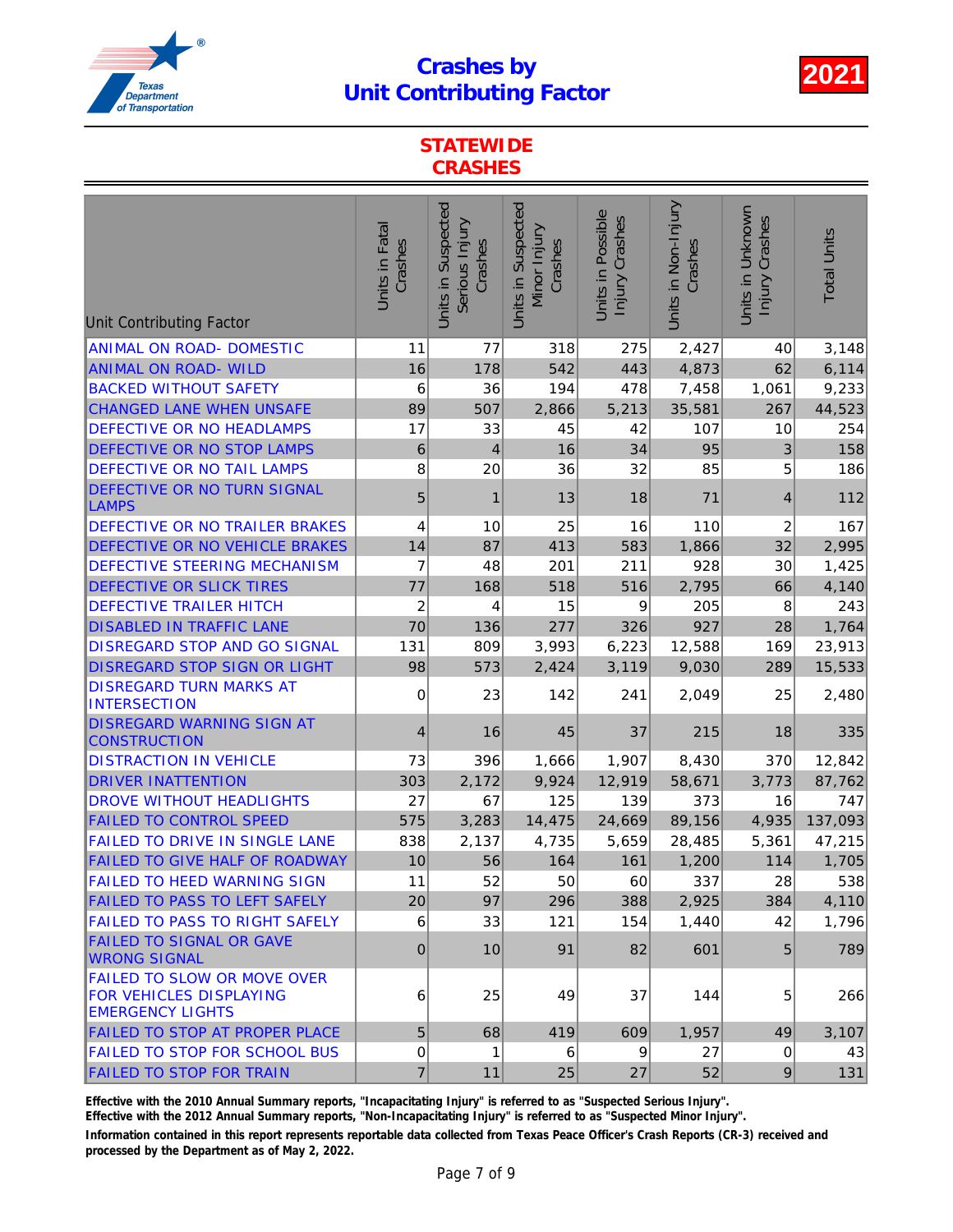

### **STATEWIDE CRASHES**

| <b>Unit Contributing Factor</b>                             | Units in Fatal<br>Crashes | Units in Suspected<br>Serious Injury<br>Crashes | Units in Suspected<br>Minor Injury<br>Crashes | Units in Possible<br>Injury Crashes | Units in Non-Injury<br>Crashes | Units in Unknown<br>Injury Crashes | <b>Total Units</b> |
|-------------------------------------------------------------|---------------------------|-------------------------------------------------|-----------------------------------------------|-------------------------------------|--------------------------------|------------------------------------|--------------------|
| <b>FAILED TO YIELD ROW -</b><br><b>EMERGENCY VEHICLE</b>    | 0                         | 8                                               | 69                                            | 87                                  | 274                            | 4                                  | 442                |
| <b>FAILED TO YIELD ROW - OPEN</b><br><b>INTERSECTION</b>    | 14                        | 136                                             | 653                                           | 1,013                               | 3,855                          | 45                                 | 5,716              |
| <b>FAILED TO YIELD ROW - PRIVATE</b><br><b>DRIVE</b>        | 48                        | 327                                             | 1,985                                         | 3,220                               | 13,371                         | 68                                 | 19,019             |
| FAILED TO YIELD ROW - STOP SIGN                             | 142                       | 905                                             | 4,058                                         | 5,911                               | 18,578                         | 150                                | 29,744             |
| <b>FAILED TO YIELD ROW - TO</b><br><b>PEDESTRIAN</b>        | 14                        | 160                                             | 470                                           | 328                                 | 64                             | 4                                  | 1,040              |
| <b>FAILED TO YIELD ROW - TURNING</b><br><b>LEFT</b>         | 145                       | 1,011                                           | 5,361                                         | 7,264                               | 20,094                         | 150                                | 34,025             |
| <b>FAILED TO YIELD ROW - TURN ON</b><br><b>RED</b>          | 1                         | 48                                              | 218                                           | 374                                 | 1,954                          | 14                                 | 2,609              |
| FAILED TO YIELD ROW - YIELD SIGN                            | 26                        | 74                                              | 357                                           | 473                                 | 2,397                          | 17                                 | 3,344              |
| <b>FATIGUED OR ASLEEP</b>                                   | 139                       | 525                                             | 1,392                                         | 1,329                               | 5,354                          | 138                                | 8,877              |
| <b>FAULTY EVASIVE ACTION</b>                                | 249                       | 922                                             | 3,017                                         | 3,400                               | 13,766                         | 717                                | 22,071             |
| <b>FIRE IN VEHICLE</b>                                      | 1                         | 1                                               | 9                                             | 6                                   | 352                            | 17                                 | 386                |
| <b>FLEEING OR EVADING POLICE</b>                            | 67                        | 189                                             | 354                                           | 321                                 | 1,144                          | 203                                | 2,278              |
| <b>FOLLOWED TOO CLOSELY</b>                                 | 17                        | 263                                             | 2,155                                         | 4,320                               | 15,125                         | 147                                | 22,027             |
| <b>HAD BEEN DRINKING</b>                                    | 218                       | 702                                             | 1,450                                         | 1,188                               | 4,996                          | 615                                | 9,169              |
| HANDICAPPED DRIVER (EXPLAIN IN<br><b>NARRATIVE)</b>         | 5                         | 8                                               | 47                                            | 71                                  | 118                            | 7                                  | 256                |
| ILL (EXPLAIN IN NARRATIVE)                                  | 88                        | 309                                             | 815                                           | 1,247                               | 1,119                          | 59                                 | 3,637              |
| <b>IMPAIRED VISIBILITY (EXPLAIN IN</b><br><b>NARRATIVE)</b> | 80                        | 182                                             | 553                                           | 579                                 | 2,257                          | 32                                 | 3,683              |
| <b>IMPROPER START FROM PARKED</b><br><b>POSITION</b>        | 3                         | 6                                               | 74                                            | 218                                 | 968                            | 22                                 | 1,291              |
| <b>LOAD NOT SECURED</b>                                     | 6                         | 24                                              | 95                                            | 93                                  | 1,380                          | 30                                 | 1,628              |
| <b>OPENED DOOR INTO TRAFFIC LANE</b>                        | $\overline{3}$            | 5                                               | 10                                            | 15                                  | 128                            | $\boldsymbol{7}$                   | 168                |
| <b>OVERSIZED VEHICLE OR LOAD</b>                            | 10                        | 4                                               | 16                                            | 17                                  | 537                            | 52                                 | 636                |
| <b>OVERTAKE AND PASS INSUFFICIENT</b><br><b>CLEARANCE</b>   | 16                        | 34                                              | 67                                            | 88                                  | 839                            | 34                                 | 1,078              |
| PARKED AND FAILED TO SET<br><b>BRAKES</b>                   | 0                         | $\overline{c}$                                  | 25                                            | 12                                  | 118                            | 38                                 | 195                |
| <b>PARKED IN TRAFFIC LANE</b>                               | 41                        | 73                                              | 176                                           | 199                                 | 693                            | 34                                 | 1,216              |
| <b>PARKED WITHOUT LIGHTS</b>                                | 3                         | 6                                               | 24                                            | 16                                  | 70                             | $\overline{c}$                     | 121                |
| PASSED IN NO PASSING LANE                                   | 27                        | 79                                              | 130                                           | 122                                 | 898                            | $\bf 8$                            | 1,264              |
| <b>PASSED ON RIGHT SHOULDER</b>                             | 9                         | 16                                              | 92                                            | 98                                  | 665                            | $\overline{\mathbf{4}}$            | 884                |

Effective with the 2010 Annual Summary reports, "Incapacitating Injury" is referred to as "Suspected Serious Injury".

Effective with the 2012 Annual Summary reports, "Non-Incapacitating Injury" is referred to as "Suspected Minor Injury".